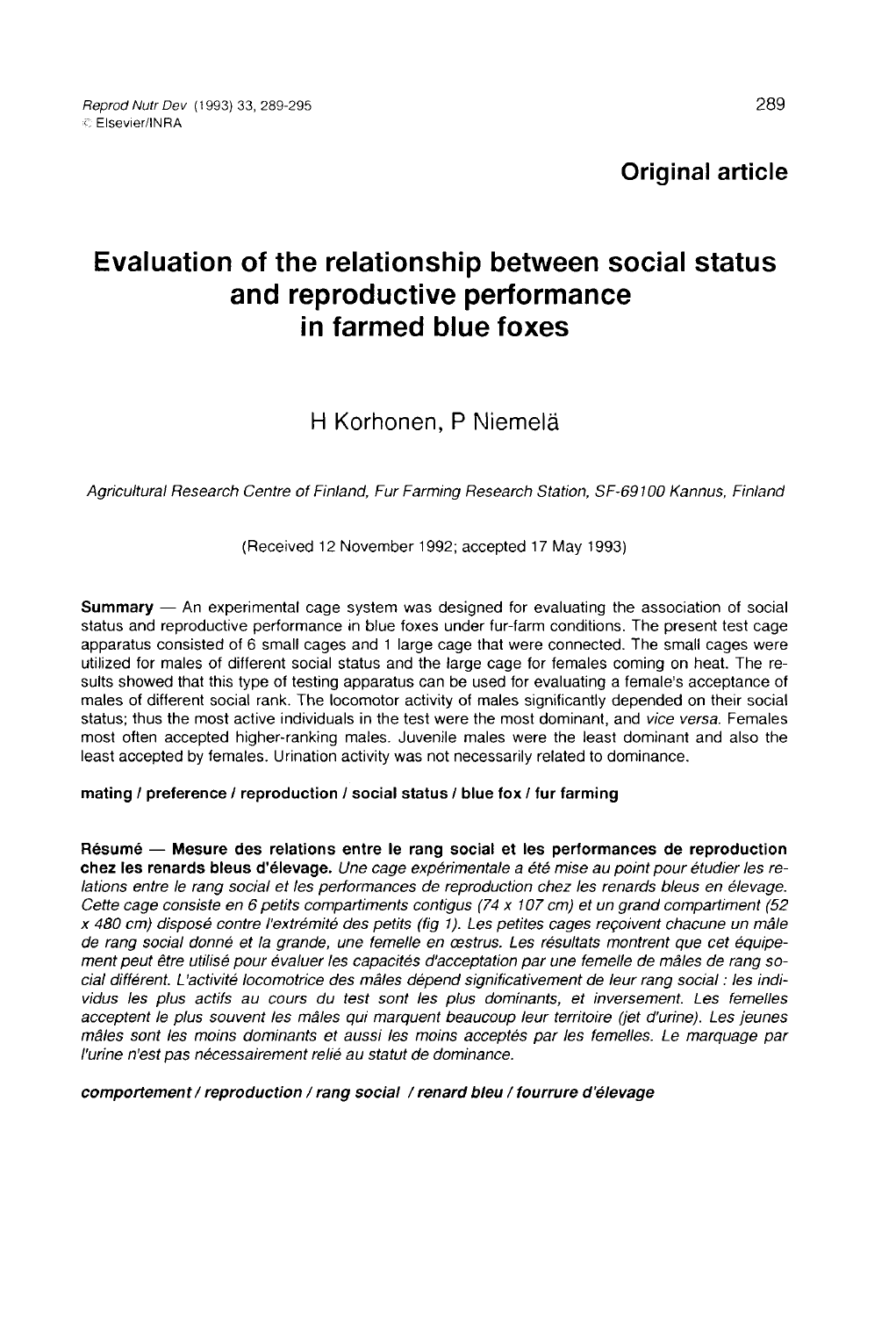## INTRODUCTION

Conclusive evidence now exists that wild red and arctic foxes are more social than had previously been considered (Hersteinsson and MacDonald, 1982; Eberhardt et al, 1983; Garrot et al, 1984; Frafjord, 1991). Recently, this has also been partly confirmed by experiments carried out both in ground enclosures (Wakely and Mallory, 1988; Angerbiörn et al 1991; Korhonen and Alasuutari, 1992) and under shade-house (Bakken, 1990). These observations additionally support the conclusion that a marked relationship exists between social dominance and reproductive performance. Thus individuals of higher social status obviously have a better whelping result and fewer kit losses than animals of lower status, and vice versa.

It is a known fact that farm-raised fox vixens at estrus do not accept all the males offered to them. Nevertheless, no definitive explanation has been given as to why some males are rejected and others not. Recent sociability studies, however, support the conclusion that mating preference is in relation to an animal's social status. To further clarify this hypothesis, a special cage system was designed to test the dominance preference of farmed blue foxes during the breeding season.

## MATERIALS AND METHODS

The experiments were carried out at the Fur Farming Research Station of Kannus in western Finland. During the autumn of 1991 the experimental blue foxes used were selected and allocated into 7 different dominance groups. Each group consisted of 2 juvenile and 3 adult males. The criterion for male reproductive performance was the number of offspring. Thus, the animals were selected so that each group had 1 good breeder, 1 medium-quality breeder and 1 poor breeder. Each group was housed separately from the other groups. The social status of each male was estimated by testing its dominance towards other group-mates, as described by Bakken (1988).

In February 1992, 3 dominance groups which exhibited the clearest ranking order were selected for the experiments, and 3 similar dominance test cage systems were constructed. Each test system comprised 6 small cages (74 cm wide x 107 cm long) and 1 long cage (480 cm long x 52 cm wide). The small cages housed the 5 males, and the long cage 1 female on heat (fig 1). This arrangement provided the female with free and close access to each of the separate males in the system. The aim was to test to what extent the social status of the male affected the mating preference of the female studied when given the freedom to select her partner. The test cage system included an empty cage as a control.

## Two different types of test were conducted: 1) Iong-term tests; and 2) short-term tests

#### Long-term test

These experiments were carried out from March 17th to April 11th. The same male group was exlusively used (group 3) during the entire test period (table I). These males were kept in the testing cage (fig 1) according to following order (from left to right): 15, 14 ,13, 12, 11; thus the rank order was as follows:  $5, 4, 2, 1, 3$  (table 1). The males were accustomed to the test situation for 2 wk prior to the testing period. The test was started by first weighing the males. After this, they were all returned to their own cages in the test system. Then, the female was put in the long cage. She was on heat, and  $\approx$  2 d before



Fig 1. Schematic presentation of the present test cage system used.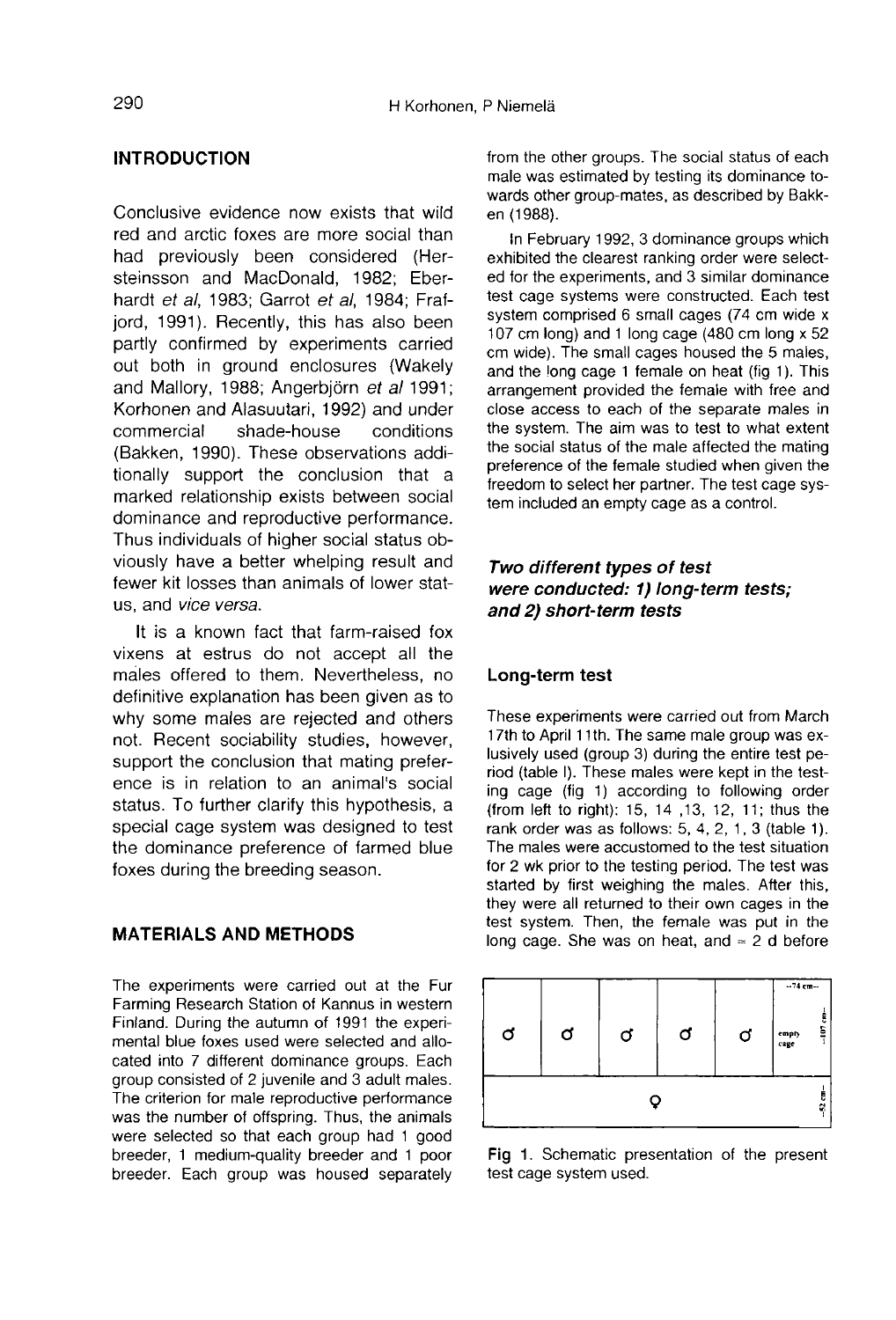| Group/ Male Social                    | status <sup>a</sup> | Maturity b | <b>&amp;</b> marking<br>activity <sup>c</sup> | <i><b>Qurination</b></i><br>$\gamma_c$<br>to | o close<br>$\delta^c$<br>to | Q mating<br>reaction <sup>c</sup> |
|---------------------------------------|---------------------|------------|-----------------------------------------------|----------------------------------------------|-----------------------------|-----------------------------------|
| Group 1                               |                     |            |                                               |                                              |                             |                                   |
| 1                                     | 3                   | Α          | $\ddot{}$                                     | $+$                                          | $++$                        | $\ddot{}$                         |
|                                       |                     | Α          | $+$                                           | $++$                                         | $\ddotmark$                 | $+$                               |
| $\frac{2}{3}$                         | $\overline{c}$      | Α          | $++$                                          | $+ -$                                        | $+ -$                       | $^{++}$                           |
| $\frac{4}{5}$                         | $\overline{4}$      | J          |                                               |                                              |                             | $^{+-}$                           |
|                                       | 5                   | J          |                                               |                                              |                             | $+ -$                             |
| Group <sub>2</sub>                    |                     |            |                                               |                                              |                             |                                   |
| 6                                     | 3                   | А          | $++$                                          | $^{++}$                                      | $+$                         |                                   |
| $\overline{\mathcal{L}}$              |                     | Α          |                                               | $\ddot{}$                                    |                             | $+$                               |
| $\begin{array}{c} 8 \\ 9 \end{array}$ | $\sqrt{2}$          | A          |                                               |                                              |                             | $++$                              |
|                                       | $\overline{4}$      | J          | $\ddot{}$                                     |                                              |                             | $\mathrm{+}-$                     |
| 10                                    | 5                   | J          |                                               |                                              | $++$                        |                                   |
| Group 3                               |                     |            |                                               |                                              |                             |                                   |
| 11                                    | 3                   | Α          | $++$                                          | $\ddot{}$                                    |                             |                                   |
| 12                                    | 1                   | Α          | $++$                                          |                                              | $\ddot{}$                   |                                   |
| 13                                    | $\overline{c}$      | А          |                                               |                                              |                             |                                   |
| 14                                    | $\overline{4}$      | J          | ÷                                             |                                              |                             |                                   |
| 15                                    | 5                   | J          | $\ddot{}$                                     | $^{++}$                                      | $^{++}$                     |                                   |

Table I. Summary of the testing results in male groups.

a Social status; 1; most dominant; 5; least dominant. <sup>b</sup> A; adult; J; juvenile, <sup>c</sup> + and – indicate the amount of the reaction.

her estimated estrus peak. The estrus stage was determined by measuring the electrical resistance of that female's vaginal tract daily (M61ler, 1980). Each female was tested for 5 consecutive d. The body weights as well as the feed consumption of the test female and the experimental males were measured. Urine marking behaviour was also monitored. The behavior of the animals in the test system was recorded with video camera equipment (CDD video camera 720, Bische UB-480 tape recorder, Koyo monitor, Bische 12-300 infrared light: 500 W).

## Short-term tests

These experiments lasted from March 23rd to April 3rd. Two different male groups (1,2) were used for the testing. The housing order of the males in the test cages (fig 1) was the same as their numerical order. Their rank orders are giv en in table I. The female whose estrus had just begun was placed in the cage system for 1 h to

find out which of the males she would select. The behavior of the animals was recorded on video.

There was no filiation relation between the animals tested; neither had there been any previous mutual contact between the males and females, nor had they been in proximity before the tests.

The data were statistically treated by analysis of variance, regression analysis and by Pearson's and Spearman's correlations.

## RESULTS

#### Body weight and feed intake

The weight loss throughout the experimental periods was the lowest ( $p < 0.05$ ) in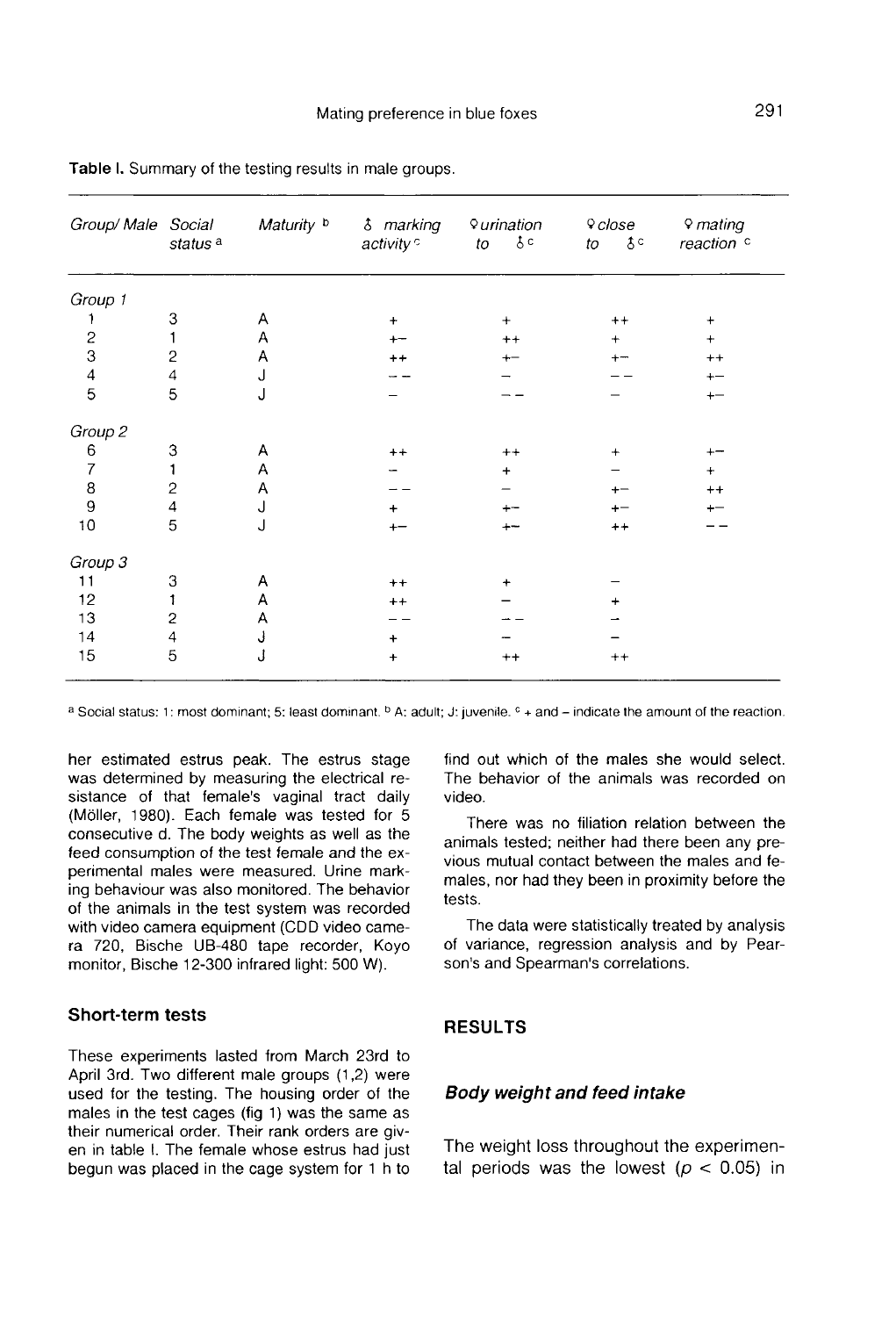males M-13 (820 g) and M-15 (920 g). The weight loss of the other males range between 1 540 and 1 610 g. No statistical relationship ( $p > 0.05$ ) was found between weight loss and social status.

Feed consumption among the males varied significantly ( $p < 0.05$ ). Juvenile males (M-14, M-15) ate well all the time (400 g/animal/d). However, the appetite of the adult males varied, being on average 175-275 g/animal/d. The most dominant individuals ate less, and vice versa ( $p <$  $0.01$ .

### Locomotor activity

The male that was estimated to have highest social status (M-12), was also the most active ( $p < 0.01$ ); on an average it moved 733  $\pm$  119 min/24 h (mean  $\pm$  SD). Correspondingly, the male with the lowest social status (M-15) was the least active (302  $\pm$ 115 min/24 h). The mean daily locomotor activity among the other males (M-11, M-13, M-14) varied between 396 and 577 min ( $p < 0.05$ ). There was a significant relationship between male social status and locomotor activity ( $p < 0.01$ ). The locomotor activity of the females varied between 328 and 571 min/24 h ( $p < 0.05$ ).

## Marking activity with urine

The monitoring of marking behavior (urination) in males was started already 2 wk before testing any female. At that time, no urine marking or casting towards the empty female cage occurred. However, the first signs of marking were observed soon after the female was placed in the test cage. In addition, there were noticeable differences in marking activity between the males ( $p < 0.05$ ). The most active markers were M-11 (rank 3) and M-12 (rank 1)

(table I), which clearly made their presence known by urinating in reaction to each of females tested. M-13 (rank 2) was the least active urine marker, urinating in reaction to only 1 of the 6 females. M-14 (rank 4) and M-15 (rank 5) were between the least and the most active level. No statistical significance ( $p > 0.05$ ) was found between marking activity and social status of the study animals.

All the females urinated close to the cage of male M-15 (the lowest in social rank). On the other hand, none of females urinated close to M-13 (rank 2). A statistically significant ( $p < 0.05$ ), but negative relationship was found between male social status and female marking activity.

## Behavior of females towards males

The females in the long-term experiments were most interested in the lowest-ranking male, M-15 (staying close to his cage on average 582 min/5-d period). They also slept almost exclusively close to the cage of M-15 (3866 min/5-d period). Among the other males no differences were noted concerning demonstration of interest in them (staying time 165-288 min//5-d period). Also the extra empty cage interested the females for about the same time (ie 193 min/5-d period) as males 11-14. On an average the females slept close to the empty cage for 152 min and close to males 11-14 for 80 min during the 5-d period.

#### Willingness to mate

The females' mating acceptance was tested only in the short-term experiments (table II). There was a marked relationship between the mating willingness of females and the social status of males; the females most often accepted those males with the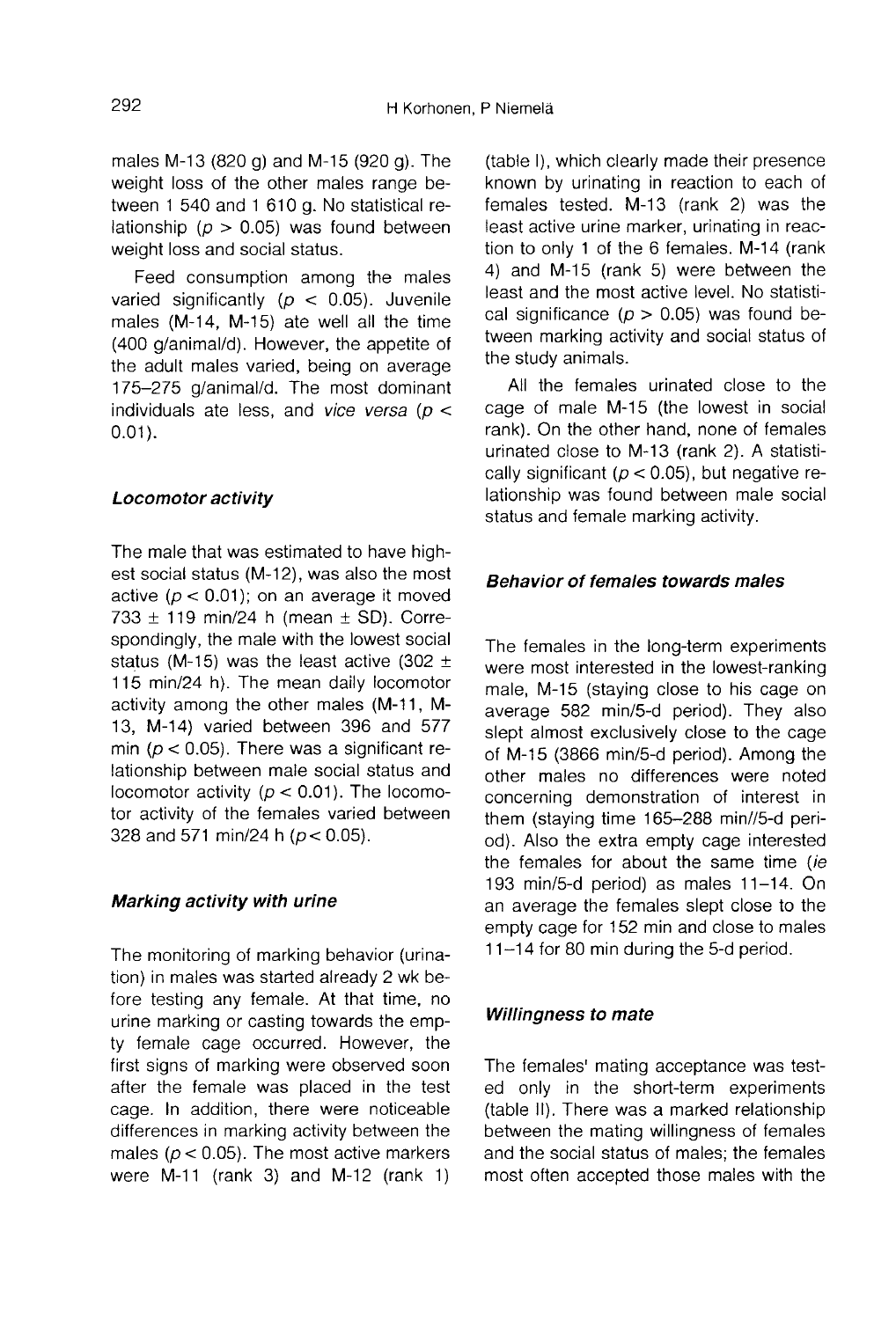| Female   | Testing<br>day | Electrical<br>resistance <sup>a</sup> | Mating reaction towards male b |                |             |                |                                  |  |
|----------|----------------|---------------------------------------|--------------------------------|----------------|-------------|----------------|----------------------------------|--|
| Group 1  |                |                                       | 1                              | 2              | 3           | $\overline{4}$ | 5                                |  |
| $F-35$   | 23.3           | 940                                   |                                | $\ddot{}$      | $^{++}$     |                |                                  |  |
| $F-52$   | 23.3           | 380                                   | $+$                            | $\ddot{}$      | $\ddot{}$   |                |                                  |  |
| $F-53$   | 24.3           | 900                                   | $\ddot{}$                      | $\ddot{}$      | $\ddot{}$   |                |                                  |  |
| $F-56$   | 25.3           | 180                                   | $\ddot{}$                      | $\ddot{}$      | $\ddot{}$   | $\ddot{}$      | $\ddot{}$                        |  |
| $F-50$   | 26.3           | 380                                   | $\pmb{+}$                      | $+$            | $\ddot{}$   | +              | +                                |  |
| $F-37$   | 27.3           | 140                                   | $\ddot{}$                      | $\ddot{}$      | $\ddot{}$   | $\ddot{}$      | $\ddot{}$                        |  |
| $F - 51$ | 30.3           | 320                                   | +                              | $\ddot{}$      | $\ddot{}$   | $\pmb{+}$      | $\ddot{}$                        |  |
| $F-23$   | 1.4            | 460                                   | $\ddot{}$                      | $\ddot{}$      | $\ddot{}$   | $\ddot{}$      | $\begin{array}{c} + \end{array}$ |  |
| $F-22$   | 2.4            | 380                                   | $\ddot{}$                      | $\ddot{}$      | $\ddot{}$   | $\ddot{}$      | $\ddot{}$                        |  |
| $F-70$   | 3.4            | 460                                   | $\ddot{}$                      | $\ddot{}$      | $\ddot{}$   |                |                                  |  |
| Group 2  |                |                                       | 6                              | $\overline{7}$ | 8           | 9              | 10                               |  |
| $F-49$   | 23.3           | 180                                   |                                | $+$            | $+$         |                |                                  |  |
| $F-32$   | 25.3           | 140                                   |                                | $\ddot{}$      | $+$         |                |                                  |  |
| $F-48$   | 25.3           | 460                                   | $+$                            | $\ddot{}$      | $++$        | ٠              |                                  |  |
| $F-47$   | 26.3           | 520                                   | +                              | $++$           | $^{++}$     |                |                                  |  |
| $F - 54$ | 27.3           | 120                                   |                                | $\ddot{}$      | $\ddot{}$   |                |                                  |  |
| $F-34$   | 27.3           | 180                                   | +                              | $\ddot{}$      | $+$         | $\ddot{}$      |                                  |  |
| $F-25$   | 30.3           | 220                                   |                                | $\ddot{}$      | $\ddotmark$ | $\ddot{}$      |                                  |  |
| $F-26$   | 31.3           | 320                                   | $+$                            | $\ddot{}$      | $\ddot{}$   | $\ddot{}$      |                                  |  |
| $F - 58$ | 2.4            | 200                                   |                                | $\ddotmark$    | $++$        |                |                                  |  |
| $F-39$   | 3.4            | 640                                   | $\ddot{}$                      | $\ddot{}$      | $\ddot{}$   | $+$            |                                  |  |

Table II. Basic data for the adult females (F) tested with males of groups 1 and 2.

a Electrical resistance of vaginal tract is given in ohm.<sup>b</sup> Females' mating preference to each male after testing is marked as follows: - indicates that the female rejected the male, + means that the female accepted the male. Numbers 1-5 are the males of group 1, and numbers 6-10 are the males of group 2.

highest social rank ( $p < 0.05$ ). In both groups, the females did not eagerly accept the juvenile males.

### Behavior in short-term experiments

Videotapes were used to calculate how much time the females tested spent close to each male. The results for group 1 are as follows: the most popular male was M-1 in whose vicinity the females spent 36.8% of their test time. Next were M-2 (20.9%) and M-3 (12.6%), respectively. The juvenile males were the least popular; M-5 (11.7%) and M-4 (9.1%). The females spent 8.9% of their time near the empty cage.

During the entire test period the males in group 1 urinated in reaction to the females 632 times, the percentages for M-3, M-1 and M-2 being 39.4, 32.1 and 27.4% respectively. The juveniles were the least active urine markers: M-5 (0.8%) and M-4 (0.3%).

The females in group 1 urine-marked during the entire test period 233 times, the proximities to M-2, M-1, M-3 being 43.3,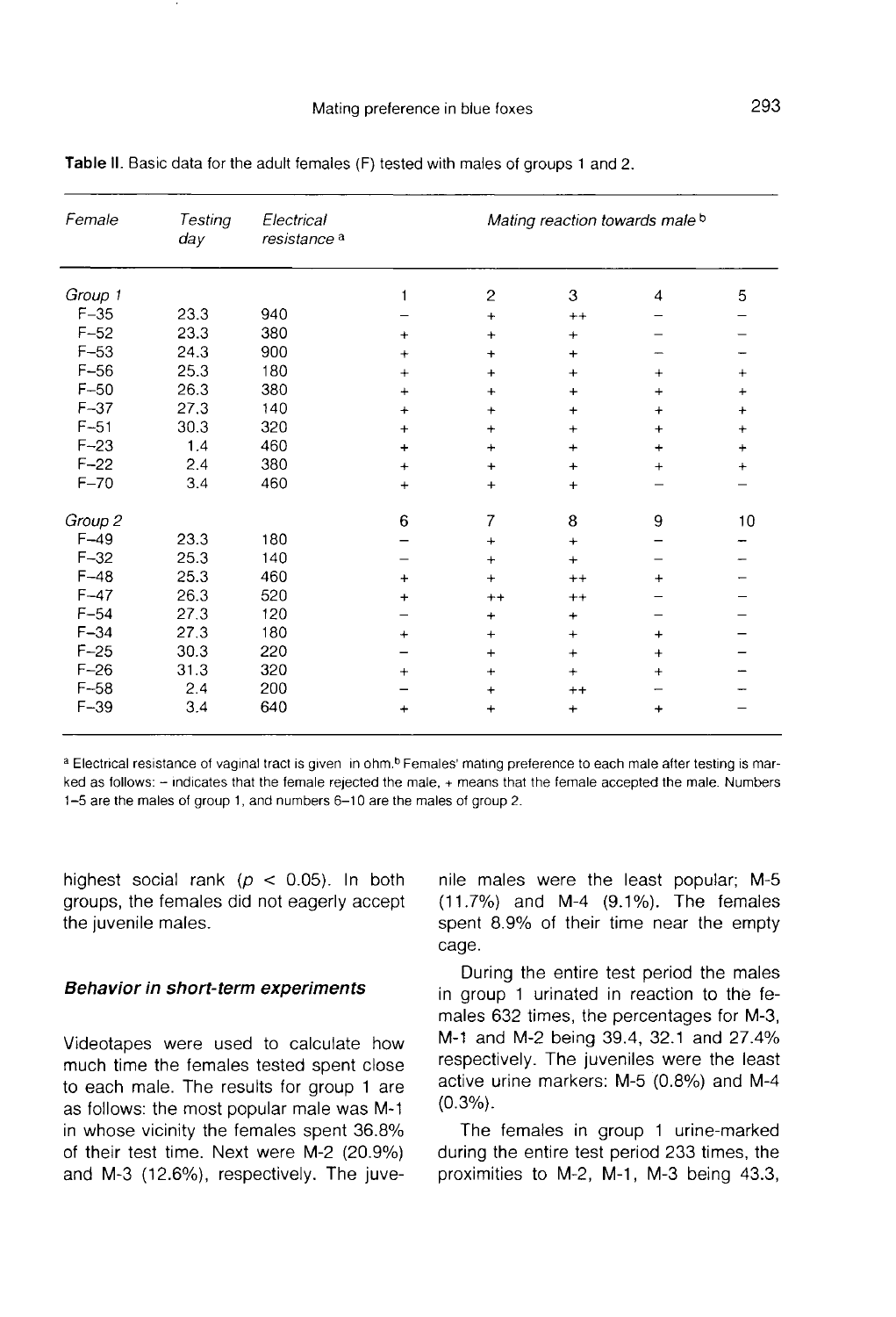20.7 and 18.9%, respectively. The juveniles least often marked by the females were M-4 (11.2%) and M-5 (5.6%).

The results for group 2 are as follows: the percentages of time spent by the females close to the cage of M-10, 6, 8, 9, 7 were 31.0, 20.0, 15.4, 15.3 and 12.5%, respectively. The empty cage was favored by 5.8%. The males in group 2 urinemarked clearly less (379 times) compared to those in group 1 (632). The urinating activity of the males in group 2 was divided as follows: M-6, 42.0%, M-9, 29.5%, M-10, 16.3%; M-7, 9.8%; and M-8, 2.4%.

The females in group 2 urine-marked 210 times throughout the entire test period. Most often, the females urinated close to the cage of M-6 (38.1%). The females urinated close to the rest of the males as follows: M-7, 20.1%, M-10, 15.2%; M-9, 14.3%; and M-8, 9.0%. The marking percentage of the empty cage at this time was then 3.3%.

## **DISCUSSION**

The results showed that under standard farm conditions there are foxes of different social status. This supports the previous findings both in blue foxes (Wakely and Mallory, 1988; Angerbjörn et al, 1991; Korhonen and Alasuutari, 1992) and silver foxes (Bakken, 1990). Thus it is obvious that sociability, which is common in wild foxes, is also present in individuals under captive conditions.

Results on female to male proximity are somewhat difficult to analyze because of the different relationships in the 3 groups. However, it is obvious that sociability is not only expressed by dominance and that search for proximity is related to other factors such as age. Especially in groups 2 and 3, females were closer to juvenile than adult males.

The results provided clear evidence that the locomotor activity of males depends on their social status. This had also been previously documented in silver foxes by Bakken (1990). Our previous experiments (Korhonen and Alasuutari, 1992) conducted on blue foxes housed in large enclosures also support the same conclusion. Thus, it is obvious that the most dominant males can be detected by their locomotor activity, especially just prior to and during the breeding season. The results of longterm experiments showed that the females on heat also selected males, and most often accepted only the most active and dominant males.

Our previous observations (Korhonen and Alasuutari, 1992) on large enclosures support the conclusion that urination activity is connected with an animal's social status. However, the present results concerning marking behavior and urination activity were partly ambiguous. For instance, it is difficult to determine why the females most often urinated close to the cage of the lowest ranking male, M-15, in the long-term experiment. In the short-term experiments as well, urination behavior was somewhat controversial, and was not always in relation to social status. Thus, obviously female and male urinary marking is initiated and located by factors other than only dominance.

It is interesting to note that sexual pref erences for a given male are connected with his rank, although males and females did not live together at the time of testing but in individual neighbouring cages. Moreover, the results clearly show the existence of and some reasons for sexual preferenc es in females. Particularly in groups 1 and 2 it was observed that females preferentially look for dominant males. This is of high practical significance and should be taken into account on fur-farms. Features of females' sexual preference have also been observed in group-living foxes both in large